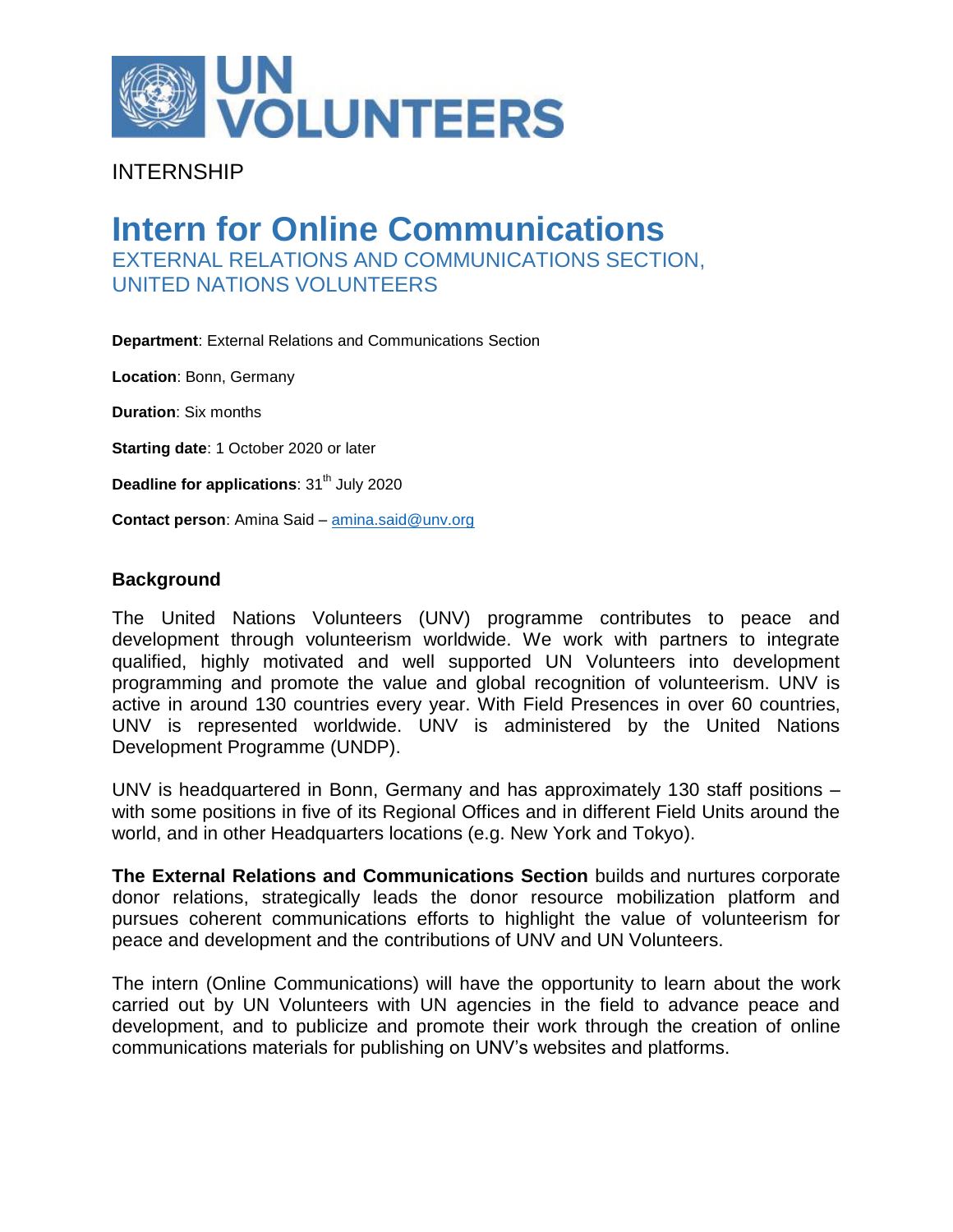

This internship is a perfect fit for a student/graduate of communications, journalism, ICT, public relations, marketing, political science or international development, looking to expand her/his career in the field of corporate communications.

### **Duties and responsibilities**

Under the direction of the Communications Specialist/Online Communications Manager, External Relations and Communications Section, the incumbent is expected to contribute to:

- Writing content on UNV results and partnerships, and the experiences of UN Volunteers;
- Supporting marketing and outreach to potential UN Volunteers;
- Updating and uploading content to corporate web pages;
- Generating infographics or animations to illustrate UNV partnerships, processes and data;
- Supporting the sourcing, assessment and planning of editorial content; and
- Generating analytics on web and editorial reach and use.

### **Learning opportunities for the intern**

- General understanding of the work and mission of the United Nations Volunteers (UNV) programme, and of the contribution of volunteerism to peace and development effectiveness;
- Hands-on experience with the preparation, research and production of communications materials and case studies, including corporate editorial and outreach processes and training on our content management system (Drupal);
- Insight into issues of modern corporate and partnership communications;
- Experience working in an international organization and in a multicultural environment.

#### **Qualifications & Experience**

- Excellent oral and written communications and research skills in English;
- Writing and/or editing experience for online and/or print publications;
- Experience of web content management systems (for example Drupal);
- Previous experience using design and multimedia software such as Adobe InDesign, Illustrator and/or Animate;
- Previous experience using Photoshop or other photo editing software;
- Research abilities and strong interest in and knowledge of global events;
- Creative open-minded team player with strong initiative and a willingness to learn;
- In addition to an excellent English language skills, fluency in another official United Nations language is an asset.